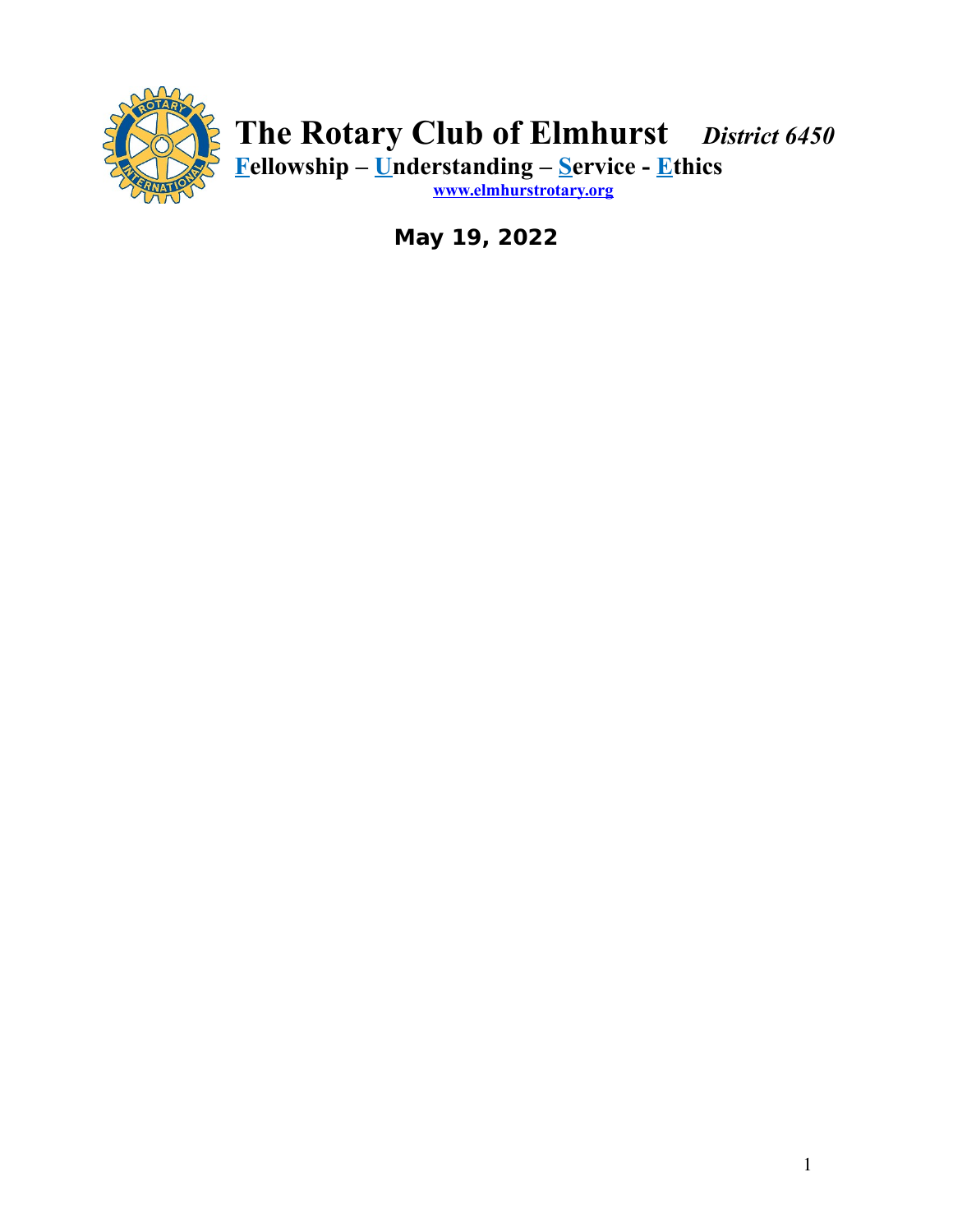# **Opening**

Frank Troost's Thought for the Day was 4 Troostisms – including "If you lend money to someone, don't expect to get it back!" Words to live by.

Brian Bergheger had his split-the-pot ticket drawn from the fishbowl today only to turn up the jack of clubs, so the money rolls over for a good cause.

Frank's Fine Session focused on his favorite hobby, cars. We learned that white, black and gray, in that order, are the 3 most used paint colors on cars. If you want anything else, you had better order it from the manufacturer.

Sad news: The club observed a moment of silence for the three Rotarians who passed away recently: Dennis Sluga, Frank Mushow, and former member Jan Pauli. Memorial donations for all 3 may be made to the Elmhurst Rotary Charitable Trust.

### **Business Meeting**

President Brian reported on the May Board Meeting discussions and decisions.

Service Project Report - On Saturday, August 20th our Club is slated to be the volunteer group to handle the UCCA's Mobile Food Pantry. We need 7-8 volunteers to haul bags of food from the pantry trucks to the trunks of patrons driving to collect the food. Signup will be later this summer.

Secretary Bob Villiard will coordinate the purchase of a Rotary hat or shirt for members interested in promoting our Club during volunteer activities.

The Board approved up to \$500 to purchase garden supplies, flowers and vegetable plants for residents of GreenCastle Apartments in Elmhurst (a

HUD sponsored housing facility). Bob Villiard will coordinate the purchase and the senior residents will plant our donation in their enclosed garden area. The residents will be on hand to receive the items and engage with us including picture taking.

Charlie LaLiberte reported that the Interact group at York is out for the summer. Rotaract members will be in the Memorial Day Parade with the Club, volunteer at a We Pop Up event and work on Prairie Path Clean Up. They plan to visit the club this summer.

Marilyn Boria distributed the final report of the Grants Committee (attached in this email) which was approved by the Board. \$25,000 will be distributed to the 12 charities listed in the report. Other Committee Members were Ken Bartels, Garry Vaccaro and Bob Villiard.

Brian reported that the Board had reviewed several proposals for distribution of approximately \$15,000 from the Restricted Fund and decided to develop a proposal for helping Ukrainian immigrants coming to Chicago. Frank Troost, Marilyn Boria, and Eli Turnbough will meet with members of the community to develop a proposal for the Club.

Frank Troost reported that the installation dinner will be held at Medinah Country Club on Thursday, June 23rd. Drinks will be served from 6-7 p.m. followed by a buffet dinner and entertainment. The cost (which is being underwritten by a secret admirer) will be \$20 per person. Signup next week.

Brian regretted to inform the group that the Transition Room which we funded at